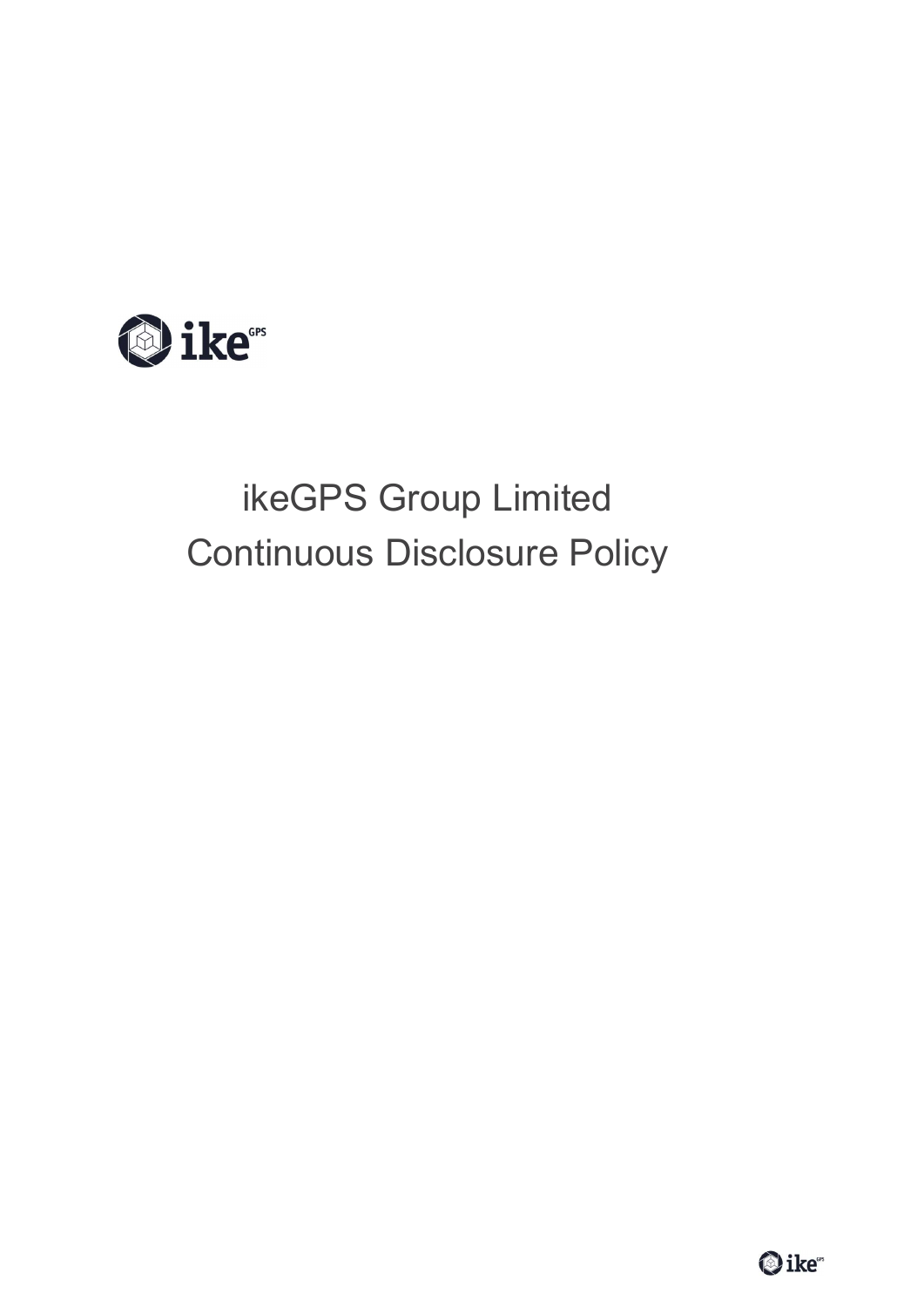## **CONTENTS**

| 1. | <b>BACKGROUND</b>          | 1 |
|----|----------------------------|---|
| 2. | <b>INTENT</b>              | 1 |
| 3. | <b>SCOPE</b>               | 1 |
| 4. | <b>GUIDANCE</b>            | 1 |
| 5. | ROLES AND RESPONSIBILITIES | 2 |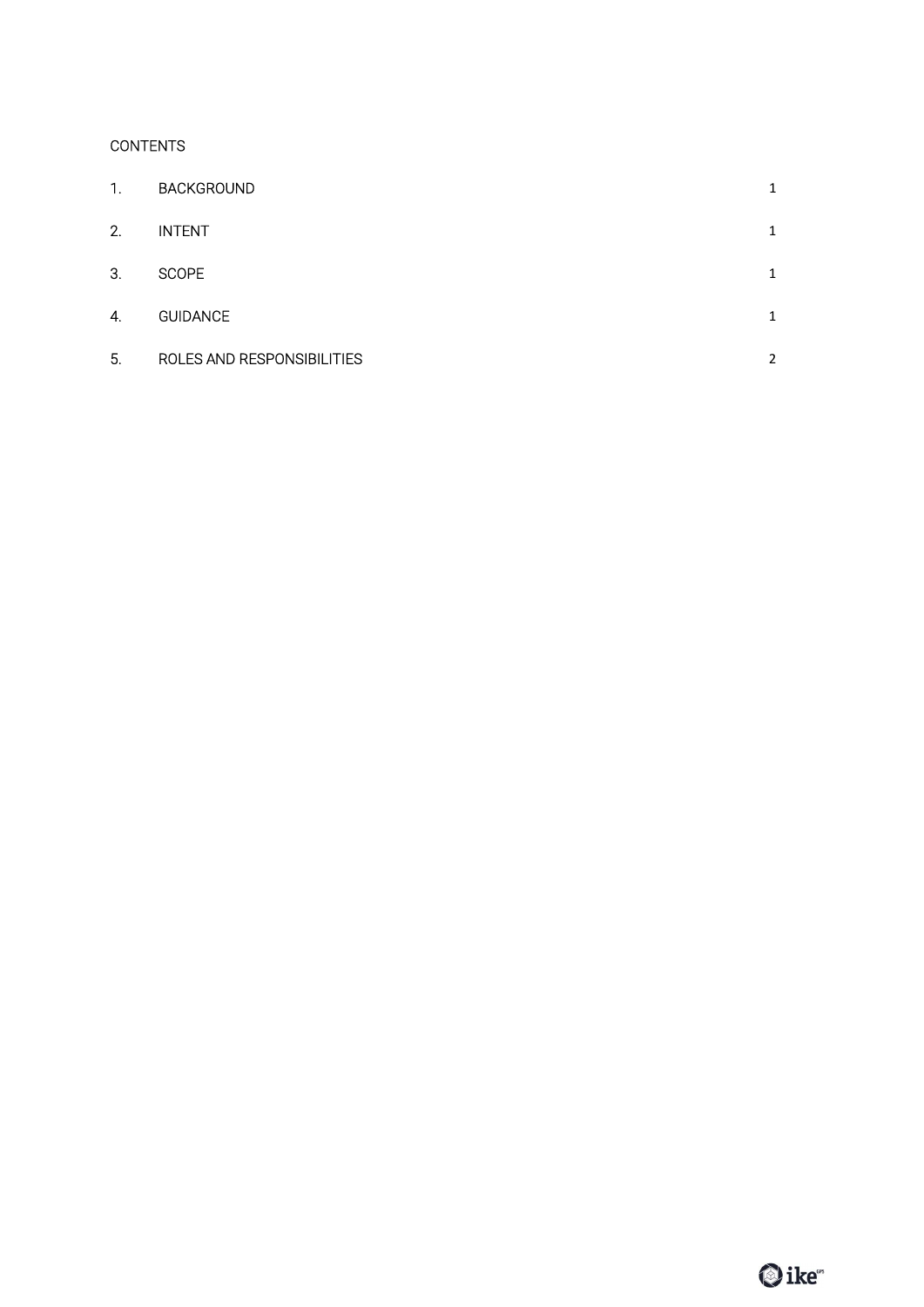## 1. BACKGROUND

ikeGPS (IKE) recognises that the cornerstone of New Zealand and international securities laws is full and fair disclosure of material information and that the broad, timely, non-exclusionary distribution of information to the public is crucial to the efficiency and integrity of the capital markets. Any selective disclosure of material, non-public information about IKE would undermine market integrity and investor confidence in the fairness of the disclosure process and could lead to liability under insider trading legislation or breach the NZX and/or ASX listing rules.

### 2. INTENT

IKE is listed on the New Zealand Stock Exchange and Australian Securities Exchanges, and IKE is bound by continuous disclosure obligations under the Listing Rules of both Exchanges and the Financial Markets Conduct Act. IKE is committed to keeping the securities markets informed of Material Information relating to the Company and its shares and promoting investor confidence by ensuring that trade in its securities takes place in an efficient, well-informed market at all times.

The purpose of this Policy is to:

- Ensure that IKE complies with its continuous disclosure obligations;
- Ensure timely, accurate and complete information is provided to all shareholders and market participants; and
- Outline responsibilities in relation to the identification, reporting, review and disclosure of Material Information relevant to IKE.

For the purposes of this Policy, Material Information means any information that if it were generally available to the market, a reasonable person would expect to have a material effect on the price of Air New Zealand's shares.

This Policy should be considered in conjunction with IKE's Securities Trading Policy.

### 3. SCOPE

This Policy applies to all directors, employees, contractors and other representatives of IKE.

### 4. GUIDANCE

To apply this Policy, procedures relating to the disclosure of material information about IKE have been developed. The key elements of the framework are summarised as follows:

- IKE's Chief Financial Officer is responsible for administering the Policy.
- All material information shall be lodged promptly and without delay with the NZX and ASX.
- The information will also be published on IKE's internet site,
- No undisclosed material information will be disclosed in any meeting or conference call with investors or analysts.
- One-on-one discussions with investors or analysts shall serve only as opportunities to provide background to previously disclosed information.